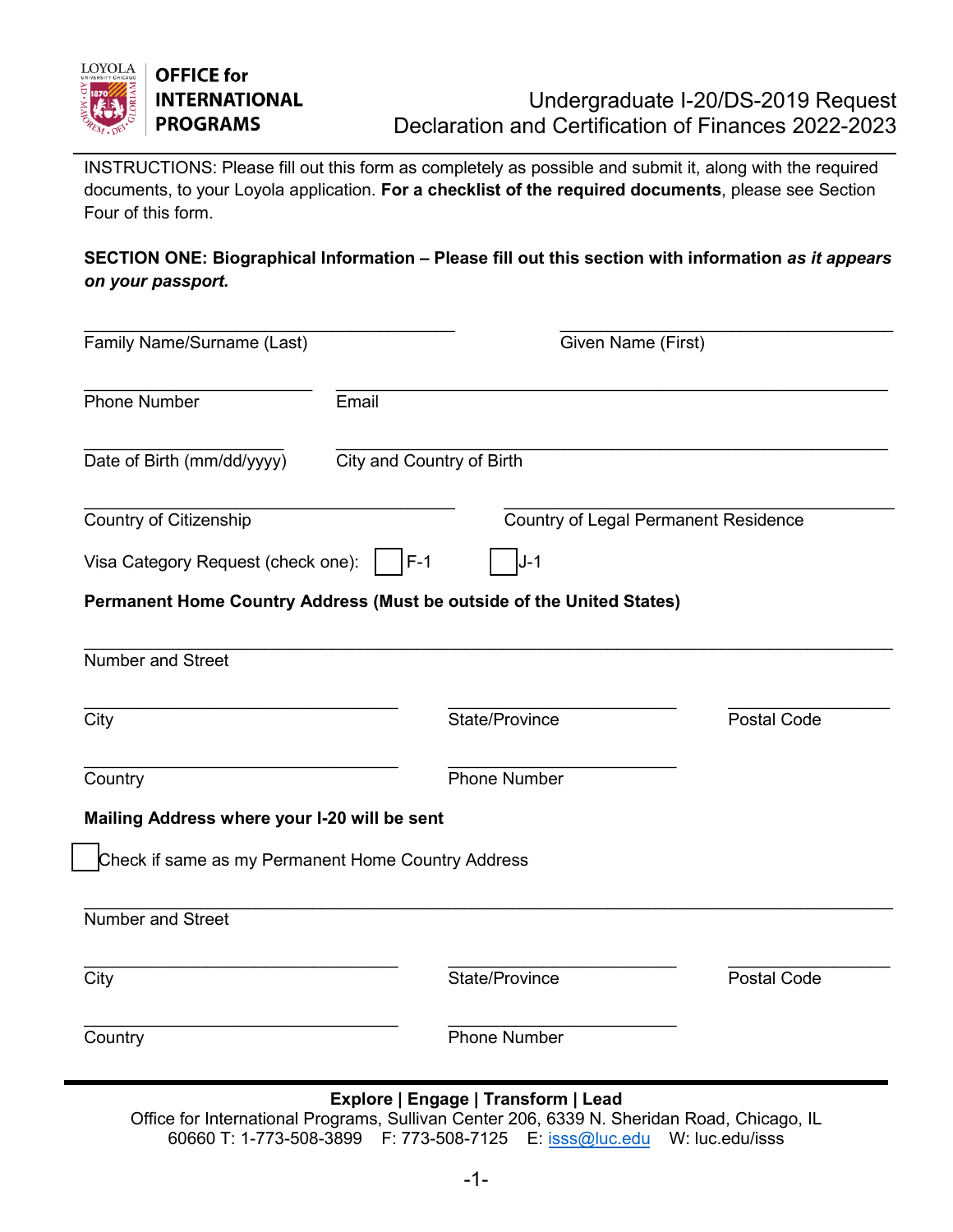### **SECTION TWO: Current Visa Status**

Please indicate your current visa status by checking one of the following options and completing any additional instructions below:

I am NOT currently in the United States and do not have an active SEVIS record.

⃞ I am currently in the United States with an active SEVIS record at another institution and would like to transfer my record to Loyola University Chicago.

What is the name of your current institution?

You will need to work with the international student advisor at your current school to complete the SEVIS [transfer form](https://luc.edu/iss/forms.shtml) and get your record released to LUC. Please email this form to the OIP office at isss[@luc.edu.](mailto:iss@luc.edu) Your record must be released within 60 days of completing your studies and before you start classes at Loyola. Our school code is **CHI214500657000**.

⃞ I have another non-immigrant status (e.g. B-1/2, F-2, J-1/2, H-1B, H4) and would like to change my status to an F-1 or J-1.

What is your current non-immigrant status in the United States?

|                              |  | Do you intend to travel back to your home country and re-enter the United States on an F-1 |  |
|------------------------------|--|--------------------------------------------------------------------------------------------|--|
| $visa?$ $\Box$ Yes $\Box$ No |  |                                                                                            |  |

If "no," do you intend to change your status while remaining in the United States? Yes | No

*If you intend to change your status while remaining in the United States, please contact the Office for International Programs at 773.508.3899 or at iss[s@luc.edu](mailto:iss@luc.edu) so we can schedule an appointment for you. You will need to apply for Change of Status with USCIS after receiving your Loyola I-20 – this process can take 8-9 months and will require you to maintain your current visa status until the COS request is approved.* 

I am a permanent resident or have another non-immigrant status and won't be needing a student or scholar visa to study at Loyola.

Please contact the Office for International Programs at 773.508.3899 or at isss[@luc.edu](mailto:iss@luc.edu) so we can make a note in your file. In this case, we will not proceed further with preparation of visa documents. **You can stop this application here.** 

None of these options reflect my current visa status.

Please contact the Office for International Programs at 773.508.3899 or at isss[@luc.edu](mailto:iss@luc.edu) so we can advise you on the next steps you'll take in this process.

**If you are not sure which option to select or if you need help, please contact the ISS team at isss[@luc.edu](mailto:iss@luc.edu) for assistance.** 

#### **Explore | Engage | Transform | Lead**

Office for International Programs, Sullivan Center 206, 6339 N. Sheridan Road, Chicago, IL 60660 T: 1-773-508-3899 F: 773-508-7125 E: isss[@luc.edu](mailto:iss@luc.edu) W: luc.edu/isss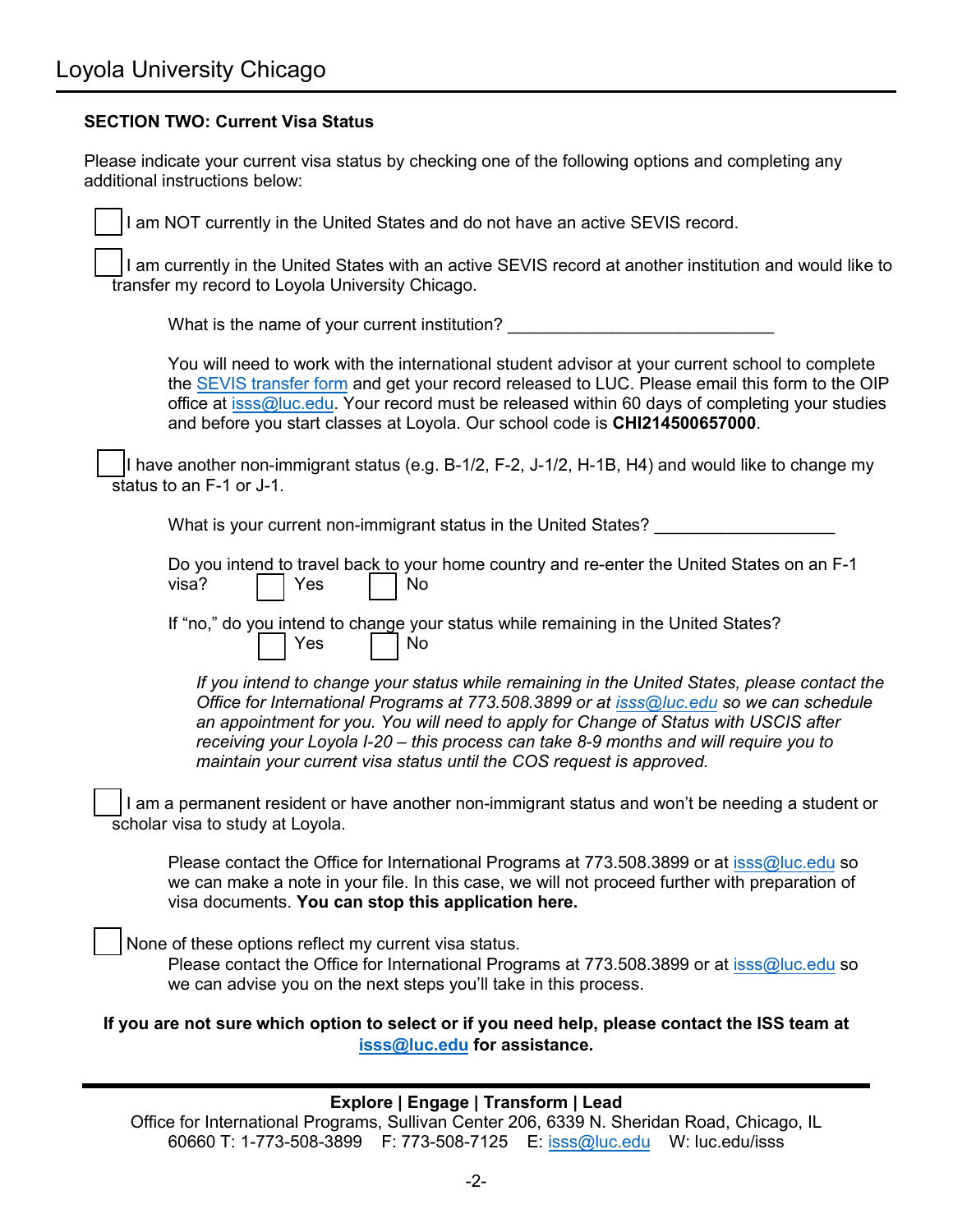### **SECTION THREE: Declaration and Certification of Finances**

Do you have any dependents coming with you to the United States?  $\vert$   $\vert$  Yes  $\vert$   $\vert$   $\vert$  No If yes, please fill out the following information **as it appears on their passport** and be sure to provide a copy of each dependent's passport photo page when submitting this application.

|        | Family<br>Name | <b>First Name</b> | Date of birth<br>mm/dd/yyyy | Country and<br>city of birth | Country of<br>Citizenship | Gender<br>M/F |
|--------|----------------|-------------------|-----------------------------|------------------------------|---------------------------|---------------|
| Spouse |                |                   |                             |                              |                           |               |
| Child  |                |                   |                             |                              |                           |               |
| Child  |                |                   |                             |                              |                           |               |
| Child  |                |                   |                             |                              |                           |               |

#### **Expense Estimate for 2022-2023 Academic Year**

As an undergraduate student, your tuition and fees will be approximately \$49,848 and your living expenses will be approximately \$18,460.

*Therefore, you are required to demonstrate approximately \$68,308 for funding. This does not include any dependents.* You must provide additional proof in the amount of \$7,200 for your spouse and \$3,600 for each child in addition to the above total. This is an **estimate** and may not reflect the exact cost of study. For more specific tuition information, please contact the Office of [the Bursar.](https://www.luc.edu/bursar/index.shtml)

Please indicate which option best resembles your financial support for your studies and follow the instructions below:

⃞ I will be supported by my government, an educational institution or official agency. Please submit an official letter reflecting that the scholarship is valid at Loyola University Chicago. The letter must contain the name of the scholarship and the amount being provided.

I will be self-supporting AND/OR I will be supported by family funds.

You will need to submit the signed affidavit of support below and provide proof of funding dated within the last six months and reflecting a balance availability to cover the total amount listed as well as the expenses of any dependents you are bringing with.

# **Explore | Engage | Transform | Lead**

Office for International Programs, Sullivan Center 206, 6339 N. Sheridan Road, Chicago, IL 60660 T: 1-773-508-3899 F: 773-508-7125 E: iss[s@luc.edu](mailto:iss@luc.edu) W: luc.edu/isss